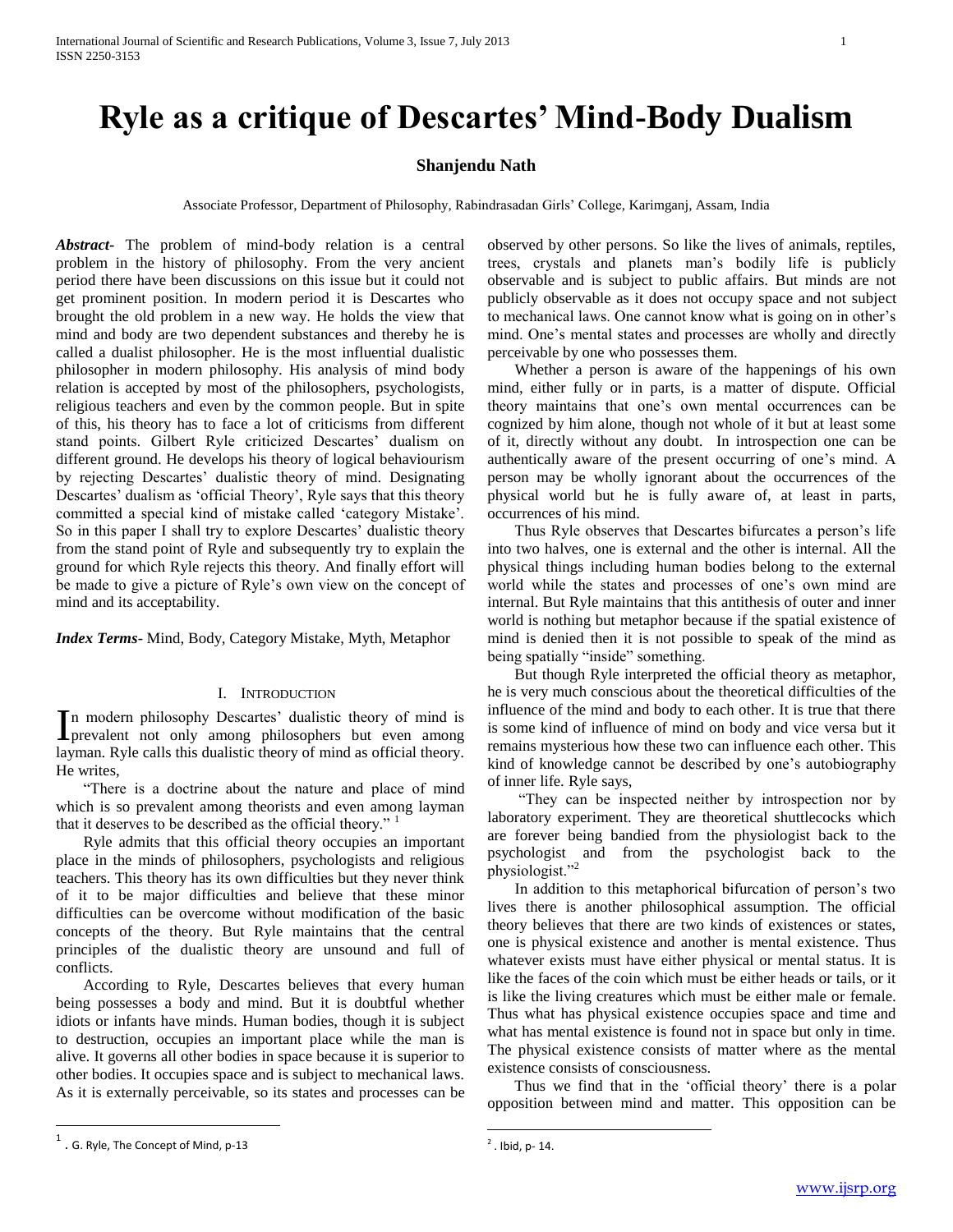explained in this way: space is the common field where material objects are situated. Thus being spatially related, there is a causal connection between one material object and another which is not possible in the case of mind. It is publicly observable physical body through which one person"s mind is distinguished from another. The mind exists in our inner life which is the place and each of us possesses this ghostly thing. One person can see, hear and touch other person"s body, but it is totally impossible for anyone to see or hear the workings of another"s mind.

 This official theory maintains that the working processes of one"s own mind are best known by the person himself. There is no doubt or illusion in the process of knowing one's own mind because mental states and processes are normally conscious states and processes. So it is absurd to say that one is unaware of what is going on in his mind because the inner life of persons is a stream of consciousness.

 Official theory maintains that in addition to ordinary perception, a person may possess a special kind of perception in different occasions, which is called inner perception or introspection. Through this kind of perception a person can look into his own mind and can see what is going on in his own mind. A person not only can see or scrutinize an extended thing through his eyes or hear something and discriminate the notes of a bell through his ear but he can see the inner life of his own not through any bodily sense organ but through reflection and introspection. It is commonly supposed that this kind of selfobservation is free from illusion, confusion or doubt. The reports of one"s own mind regarding the occurring of his mental processes is more reliable than that of the report based on sense experience. Thus sense perception can give us mistaken or confused knowledge but introspection and consciousness cannot do so. Hence the best way to know the working processes of one"s own mind is introspection.

 This theory further maintains that there is no direct way to know the inner life of other persons. It is from the behavior of others that we can make analogy with our own and then we infer the occurrences of another"s mind. The direct awareness of the workings of mind is possible by the person himself. But Ryle maintains that the official theory fails to prove the existence of other minds than one"s own. Because according to him, analogical argument is very weak. Ryle says that even if the official theory believes that the existence of other minds is like one"s own, it cannot rightly claim to discover that the other minds possess individual characteristics. Thus Ryle says, "Absolute solitude is on this showing the ineluctable destiny of the soul. Only our bodies can meet."<sup>3</sup>

### II. CATEGORY MISTAKE

 This is how Ryle analyses the official theory which he calls 'Descartes' Myth'. This analysis is often called by Ryle as "the dogma of the ghost in the Machine."<sup>4</sup> Ryle's main aim is to prove the above theory as totally false. He says that the entire theory is false in principle. It is not the fact that this theory suffers from different kinds of particular mistakes combined together but from one big mistake which is named by Ryle as a

 $\overline{a}$ 

'Category Mistake.' This is a special kind of mistake according to him. He says, "Category mistakes are those made by people who are perfectly competent to apply concepts, at least in the situations with which they are familiar, but are still liable in their abstract thinking to allocate those concepts to logical types to which they do not belong."<sup>5</sup>

 This mistake arises in the theory of mind when the mental life is assumed to belong to one category when it really belongs to another category. The philosopher"s myth is therefore called by Ryle as "dogma." Ryle"s aim is to prove the falsity of the myth. But he anticipates that his effort of doing so may be taken by the critics as denying the mental life of human beings. He says that his aim is just to rectify the mental-conduct concept which is falsely described by the official theory.

The concept of 'category mistake' is enumerated by Ryle in a very funny way by giving a series of examples. One of them is that- a foreigner when for the first time visits Oxford or Cambridge to see the university and he is shown all the colleges, libraries, playgrounds, museum, scientific departments and administrative offices. But after seeing all these he assumes that he has not seen the university. He admits that he has seen all these shown but asks whereabouts of the university. He forgets that the university is nothing but the organized whole of all the things shown to him. Understanding the co-ordination of all the things shown is the seeing university. If the foreigner assumes that like other institutions such as, the Christ Church or the Bodleian Library or the Ashmolean Museum, university stood for an extra member of the class then it is an innocent but mistaken assumption. He mistakenly believes that the university is like other institutions and thus he allocates it to the category to which other institutions belong.

 The destructive purpose of Ryle is to show that the source of double life theory is a family of category mistakes. The official theory tries to prove that the ghost of a person is somehow embodied in a machine. He says that a person"s thinking, feeling and purposive doing is impossible to describe in an idioms of physics, chemistry and physiology alone and so they must be described in a different way. Like the human body, the human mind is complex organized unit though these two differ in stuff and structure. He says, "as the human body, like any other parcel of matter, is a field of causes and effects, so the mind must be another field of causes and effects, though not (Heaven be praised) mechanical causes and effects."<sup>6</sup>

#### III. ORIGIN OF THE CATEGORY MISTAKE

 Ryle thinks that in official category mistake arises because this theory believes mind and body as two different sorts of things. Mental and bodily processes are different sorts of causes and effects. It is like the foreigner's visiting the university who thinks the university to be an extra building like what has been seen. This theory maintains that within the common frame-work of the categories of thing, stuff, process, state, change, attribute, cause and effect there is differences between physical states and

 $\overline{a}$ 

 $3$ . ibid: p-16

 $<sup>4</sup>$ . ibid: p-17</sup>

<sup>5</sup> . ibid: p-19

 $<sup>6</sup>$ . ibid: 20.</sup>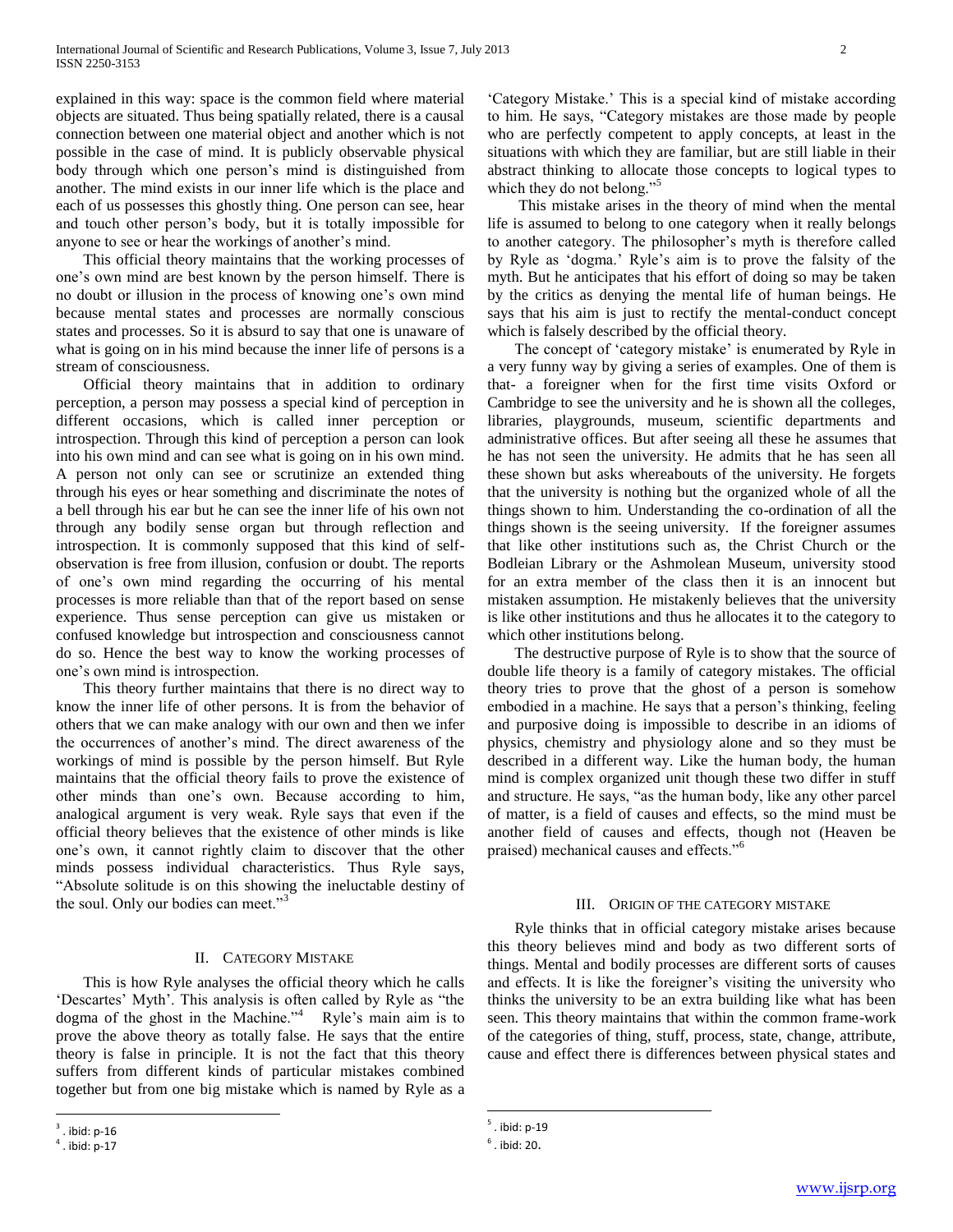mental states. Ryle says that this theory is a Para-mechanical hypothesis.

 Ryle says that from the very beginning the official theory suffers from a major difficulty in explaining the problem of influence of mind upon bodies and vice versa. "Willing" is a mental process which causes spatial movements in our physical body like the movements of the tongue. Similarly, a physical change in the optic nerve has effects in mind"s perception. Now question arises how can these happen? These complex questions compel Descartes to mould his theory of mind logically. Ryle calls this mould as self-same mould.

 In describing the nature of mind Descartes says that it is opposite to body. In this connection Ryle writes, "The workings of minds had to be described by the mere negatives of the specific descriptions given bodies; they are not in space, they are not motions, they are not modifications of matter, they are not accessible to public observation. Minds are not bits of clockwork, they are just bits of not-clockwork."<sup>7</sup>

 Ryle denies the fact that minds are merely ghosts put into the machines of bodies rather he believes that minds are themselves ghost-machines. He admits to treat the human body as engine but at the same time warns us to treat it as an ordinary engine. Because some of the workings of this body-engine are governed by another engine which resides within this body-engine and this is a very special sort of engine. This interior governor-engine is not able to be seen or heard. Again, it has neither shape nor weight. This very particular engine cannot be broken into parts and it is not possible to know the laws which it obeys. Thus how the bodily engine is governed by it is totally unknown.

 Again, the official theory believes that minds and bodies belong to the same category. It is the assumption of many theorists that minds are obviously governed by the rigid nonmechanical laws because bodies are governed by rigid mechanical laws. They further believe that like the physical world the mental world must be a deterministic system. But Ryle says that if both minds and bodies are governed by the deterministic laws, then the modification of mind and body is not possible. Similarly, the concepts of responsibility, choice, merit and demerit are inapplicable to the minds because there is no chance for its modifications. Ryle says that we can construct a conjunctive proposition between two terms belonging to the same category but it is absurd to conjoin two terms belonging to different categories. In this connection he cites examples – "a purchaser may say that he bought a left-hand glove and a righthand glove, but not that he bought a left-hand glove, a right-hand glove and a pair of gloves. "she came home in a flood of tears and a sedan-chair" is a well known joke based on the absurdity of conjoining terms of different types." He further says that like the conjunctive propositions, the disjunctive propositions are equally absurd. "She came home either in a flood of tears or else in a sedan-chair."<sup>8</sup> Ryle says that the official theory makes such type of conjunctions. This theory believes the existence of both minds and bodies and admits the occurrence of both physical and mental processes. But such types of conjunctions are absurd. But from this it cannot be said that Ryle denies the occurrences of mental processes. He says that the two phrases, viz., "there

 "It is perfectly proper to say, in one logical tone of voice, that there exist minds, and to say, in another logical tone of voice, that there exist bodies. But these expressions do not indicate two different species of existence, for 'existence' is not a generic word like "coloured" or "sexed". They indicate two different senses of 'exist', somewhat as 'rising' has different sense in 'the tide is rising', 'hopes are rising', and 'the average age of death is rising."

In analyzing the mental conduct concept Ryle's main intention is to prove that the official theory wrongly refers to something as private entity when there is nothing of such type. Thus he proves that the Cartesian dualism is a futile doctrine and thus this theory is eliminated by him from the field of the philosophy of mind. The supposition of existence of two collateral worlds, of inner and outer, of private and public, of physical and psychical is strongly criticized by him and thus he rectifies the logical geography about the functions of mind. He says that mental operations such as, 'skillful', 'cunning' etc. are not occult occasions or ghostly happenings, they are rather dispositions or complex of dispositions. Thus in order to explain mental operations there is no need to admit any occult entity. He asks that an agent possesses thousands of maxims within him but what makes him to decide the one, among the thousands of maxims appropriate for particular act rather than others?

 Thus after refuting Descartes dualism, Ryle puts forwards his own concept of mind. He reduces mind to a set of dispositions, behavior and acts of habit. He says that to have the knowledge of something is the product of practice. It is through practice that we become able to apply rules in different occasions. When we say that someone is skilled in doing something we understand that he acquired this skill after continuous practices. But Ryle never says that this skill is acquired only through habits. He makes a distinction between habitual actions and intelligent capacities. When a boy intends to learn the game of chess, he should have to learn the rules of the game. Receiving the continuous theoretical instructions he becomes aware of the rules of the chess and can apply them when he plays the game. This kind of knowledge is acquired through habits. But there are other actions or performances which are not habitual but are reflective of intelligent capacities. In this connection he cites the example of a mountaineer who climbs over the ice-covered rock not with blind habit but with some degree of intelligences. Thus Ryle says that habit can be built up by drill or practice but intelligent is acquired through training.

 Describing the place of mind some theorists say that "the mind is in its own place". But Ryle refutes such conception and says that the place of mind cannot be described metaphorically. There are some places, such as, the platform, the judge's bench, the lorry driver"s seat etc. where people perform their actions either intelligently or stupidly. But mind cannot be placed in a particular place.

 There is a traditional dogma that mind has three parts, viz., thinking, feeling and willing and the function of one part cannot be reduced to another. It believes volition or will as a special act

 $\overline{a}$ 

 $\overline{a}$ 

occurs mental process" and "there occurs physical process" do not mean the same sort of thing and thus it is meaningless either to conjoin or to disjoin these two phrases. Hence Ryle says,

 $<sup>7</sup>$ . ibid: p-21.</sup>

 $8$ . ibid: p-23.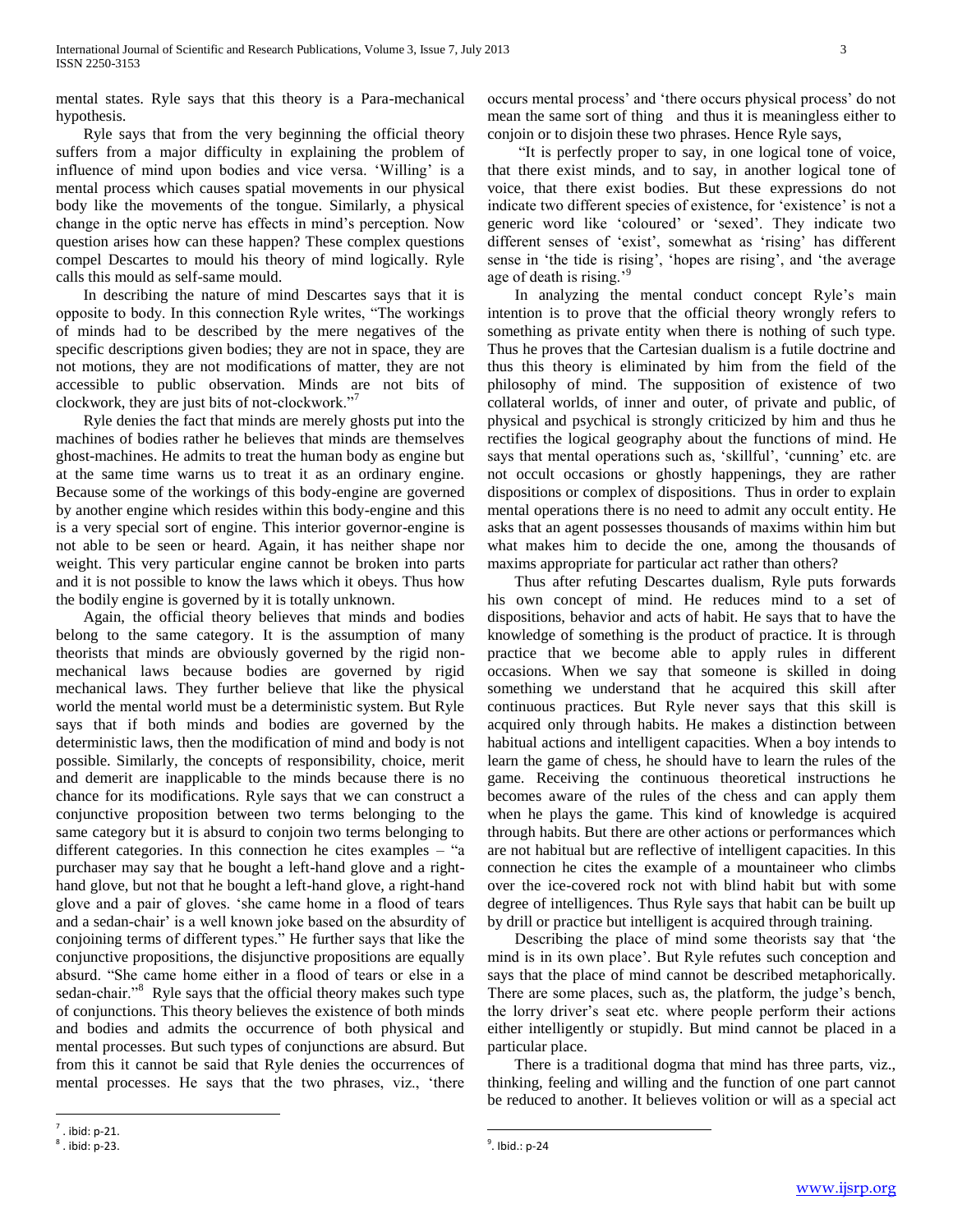of mind. It is through this volition that mind actualizes its ideas or plans. It also believes the existence of two separate entities like mental and physical and there is no identity in their occurrences. It asserts mental act of volition as cause and bodily act as effects of such volition. Ryle says that this type of thought is nothing but an extension of the Descartes myth. It is based on confusion and false inferences and thereby he suggests us to giving up any attempt to refashion it. He further says that this volitional theory leads to the fallacy of "regress ad infinitum".

 Ryle also argues against the theory of emotion which is supposed by Descartes to be a sort of individual private experience and as such it is internal. It is said that emotions are the turbulences in the stream of consciousness. These cannot be publicly observed. Ryle says that emotion is used to designate three or four different kinds of things. These are called by him 'inclinations', 'moods', 'agitations', and 'feelings'. Among these the first three are not acts or states. They are rather inclinations. As these are not acts so these cannot be publicly or privately observed. But he believes that feelings are occurrences.

 Ryle explains all the mental phenomena in terms of processes and dispositions. He mentions certain dispositional words such as, know, believe, aspire and humorous which signify the abilities, tendencies or prone nesses to do.

 The official theory believes that other than the physical world there exists a world of mind. This theory also believes that as we can ascertain the happenings of the events in space through sense perception, so the happenings of the mind are also ascertained through perception but of different and refined sort. For this purpose the bodily organ is not required. Only through introspection such kind of knowledge is possible. In the case of knowing the happenings of the external world there is a possibility of mistakes but in knowing one"s own mind there is little chance of error. Thus apprehension of operations of one"s own mind is superior to that of the apprehension of external world. This theory is strongly accepted by philosophers, psychologists and even by layman. This theory also believes that a man can have the knowledge of his own mental states and processes directly through consciousness or introspection which is not possible in knowing other minds directly but by inferences from his bodily activities. But this description about selfknowledge through introspection or consciousness is called by Ryle as 'Myths'. The words 'introspection' and 'consciousness' used by the official theory is called by Ryle as "logical muddles". But this does not mean that Ryle negates the possibilities of selfknowledge. He admits it but in a different way. He believes that the method of self-knowledge and that of the knowledge of other minds are same.

 Ryle points out that there are certain states of mind which cannot be known by introspection. When we try to scrutinize these states in a cool mind, we fail to remain in these states and when we are in these states we fail to remain cool. The states of panic or fury, a convulsion, the enjoyment of a joke are among these states of mind. He says that these states of mind can be examined only in retrospection. He further says that if some states of mind can be known by retrospection then all states of mind can be known by the same method. For Ryle selfknowledge has no privileged access. We can have the knowledge of ourselves as well as others only through the conduct of everyday activities – sociable and unsociable behaviours.

#### IV. RYLE"S CONCEPT OF MIND

 Ryle says that by a person"s mind he does not mean the existence of any incident of special status, but of different ways in which the different incidents of his life are ordered. Thus he says that it is not proper to ask the question about the relation between a person and his mind or the relation between a person"s body and his mind. He further says that the activities of knowing or choosing is not done by some one"s mind but by the person himself though these actions can be classified as mental acts. Similarly, he says that instead of saying that my eyes see this or my nose smells that, we say I see this or I smell that. But in these activities my eyes and my nose have contributions because these are organs of senses. But he denies treating "mind" as an organ of sense like the eyes or the nose. He says that it is logically improper to make conjunctions, disjunctions and cause-effect relation about mind and body.

 Thus after rejecting Descartes mind body dualism Ryle says that when we talk about a person"s mind we actually talk about person"s abilities, liabilities and inclinations to do. Mind is composed of sensations, feelings and images which are the stuff of mind. Thus Ryle"s analysis of mind is very much close to Hume's and Russell's analysis of mind.

 Ryle says that to talk about mind or consciousness as some counterpart of human behavior or some world behind or beyond the activities is a mistake. The meaningful referent of the concept of mind is a description of how people behave. The words like intelligence' or 'stupidity' that express mental concepts do not name occult, private entities that are spiritual.

#### V. CONCLUSION

 From the above analysis we find that in explaining the nature of mind Ryle accepts the fundamental notions of the behaviouristic psychology and thus his theory is called the theory of Logical Behaviourism. He does not deny the existence of mind rather he criticized the way in which Descartes explains it. But in spite of this, his theory of mind has many defects as it could not explain higher processes of mind like creative thinking, integral vision of things and artistic imagination because he confined the sphere of mind to abilities and behavior. There are certain prejudices in his theory and it does not give full justice to the realm of mental life. He stopped his analysis at disposition and did not proceed further. This is because of the fact that influenced by behaviourism and much prejudices against the dualistic philosophy of mind he forgets many truths of experiences and makes hasty generalizations.

#### **REFERENCES**

- [1] Armstrong, D.M. 1968a: *A Materialist Theory of the Mind*, London, Routledge. Second Edition with new preface 1993
- [2] Baum, W.M. (2005) Understanding behaviorism: Behavior, Culture and Evolution. Blackwell.
- [3] Beakley, B. and Ludlow, P. (ed): 2007: The Philosophy of Mind, Classical Problems/ Contemporary Issues, New Delhi.
- [4] Chalmers D.(1996): *The Conscious Mind: In Search of a Fundamental Theory*. New York, Oxford : Oxford University Press.
- [5] Dennett D.C.(1998): *The Conscious Mind: In Search of a Fundamental Theory*. Cambridge Massachusetts: MIT Press.